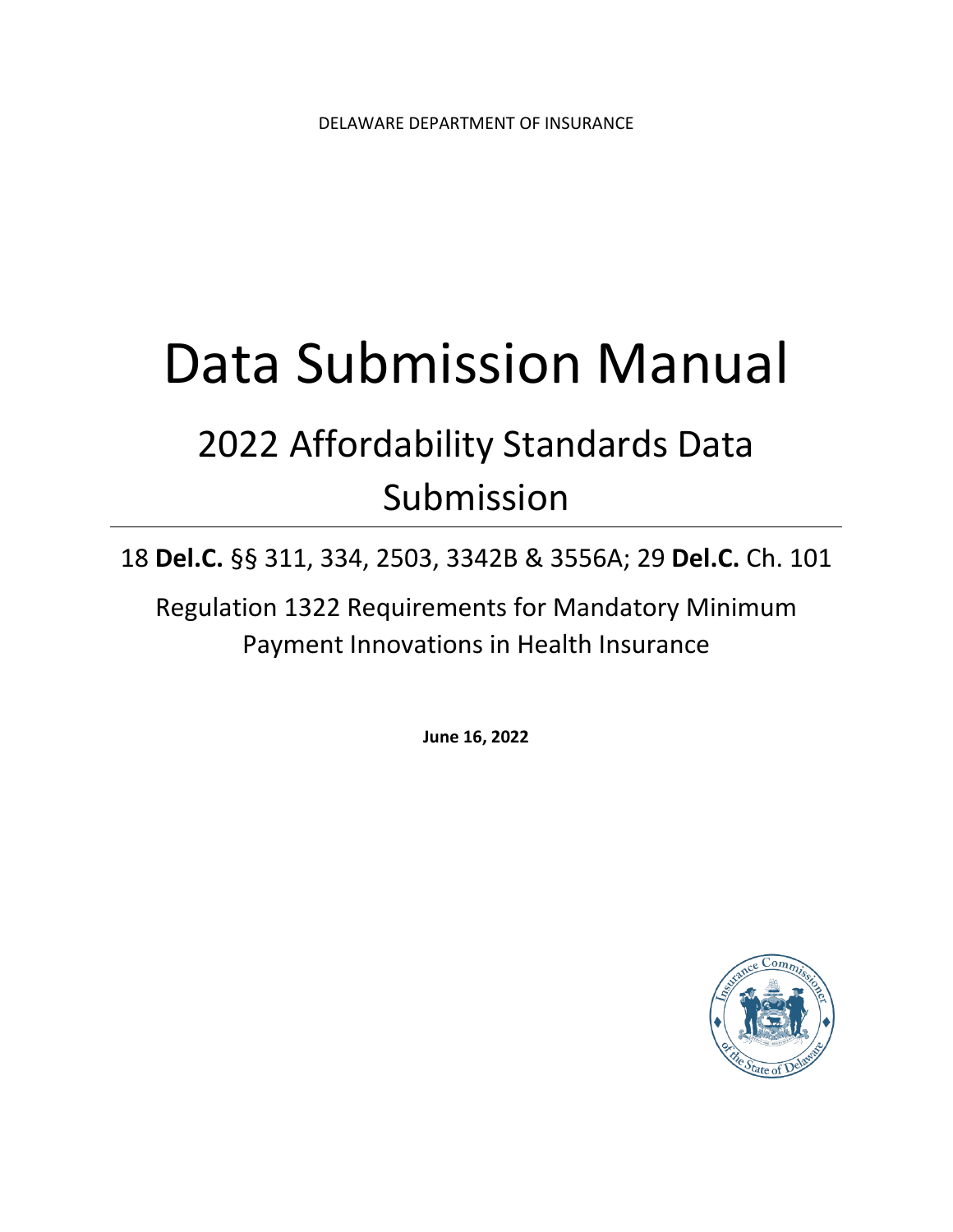# **Table of Contents**

# Contents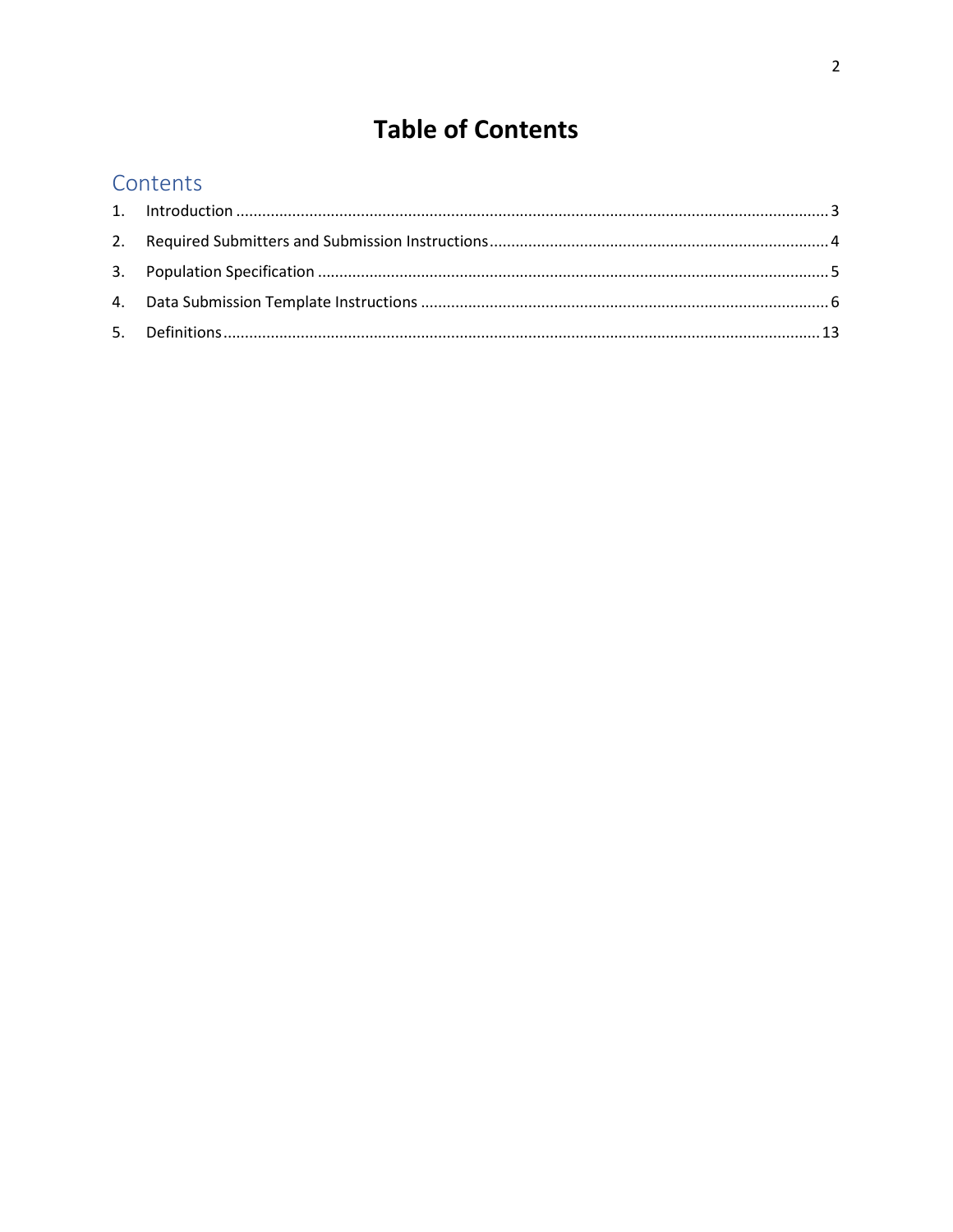# <span id="page-2-0"></span>1. Introduction

18 **Del.C.** §§ 334 requires the Office of Value-Based Health Care Delivery to establish affordability standards, develop regulations on mandatory minimums for payment innovations, collect data and develop reports regarding carrier investments in health care and conduct other activities as necessary to support a robust system of primary care by January 1, 2026.

This data submission manual provides the format and contents of information needed to complete the Affordability Standards Data Submission template that will be used to assess compliance with requirements outlined in 18 **Del.C.** §§311, 2503, 3342B & 3556A regarding primary care spending as a percent of total cost of medical care, aggregate unit price growth for nonprofessional services and uptake and adoption of alternative payment models.

To meet this requirement, submitters shall provide a completed template, henceforth referred to as the "Affordability Standards Data Submission" or "Data Submission." The Data Submission Template is available at the [OVBHCD web page](https://insurance.delaware.gov/divisions/consumerhp/ovbhcd/) and shall be prepared in accordance with the instructions in this manual.

Please submit completed Affordability Standards Data Submissions and MLR Forms to the Director of the Office of Value-Based Health Care Delivery at [OVBHCD@delaware.gov](mailto:OVBHCD@delaware.gov) no later than June 15, 2022 for Individual and Small Group market segments and September 1, 2022 for the Large Group market segment. Please submit questions to [OVBHCD@delaware.gov.](mailto:OVBHCD@delaware.gov)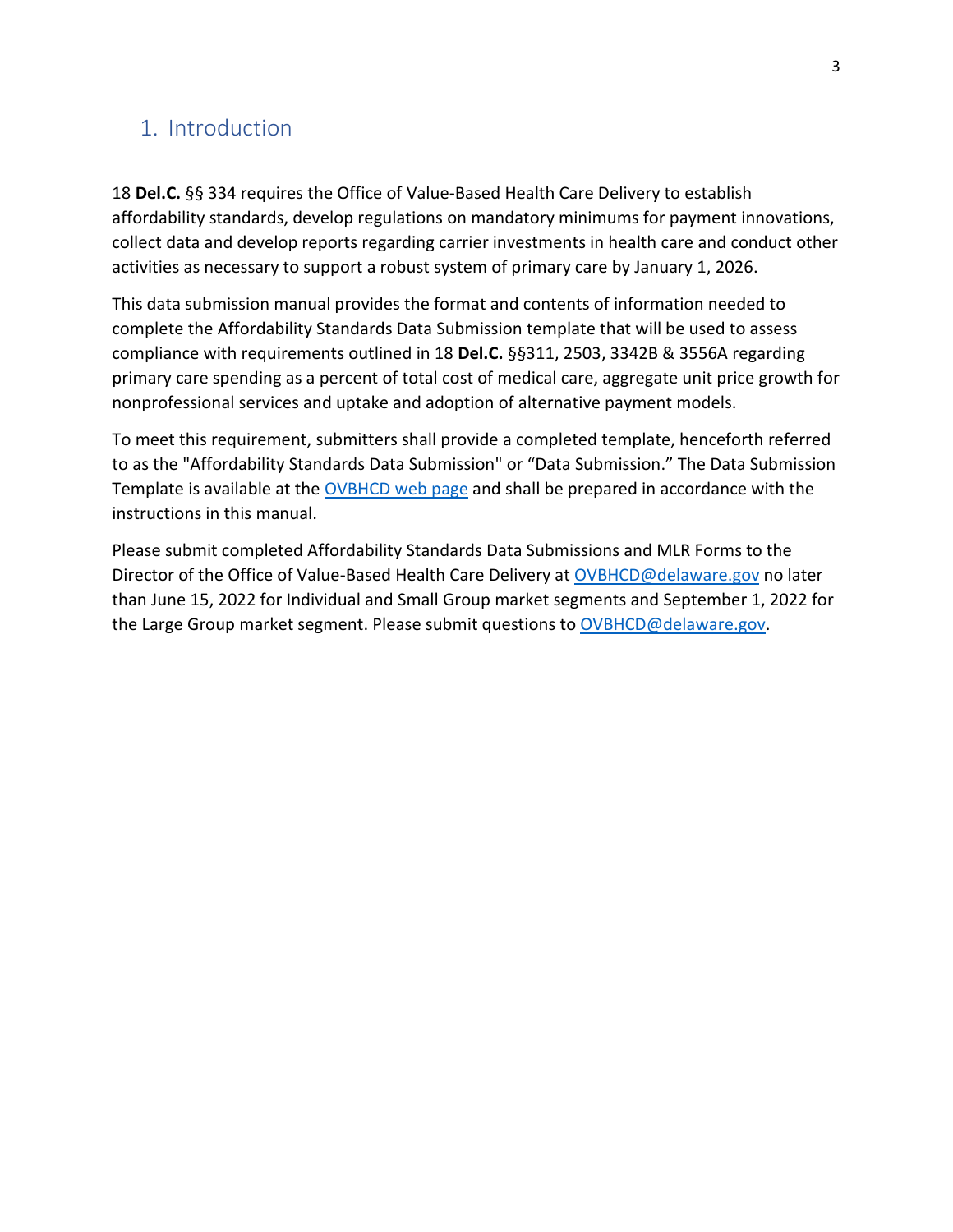## <span id="page-3-0"></span>2. Required Submitters and Submission Instructions

**Required Submitters**: Per Title 18 of the Delaware Code, all commercial carriers that are required to file rates for health benefit plans as outlined in 18 **Del.C.** §§ 2503 shall also provide a completed Affordability Standards Data Submission Template.

Per 18 **Del.C.** §§ 2503, carriers with health benefit plans that cover more than 10,000 members across all fully-insured products will be evaluated for compliance as reported on worksheet "5a. APMA HCP-LAN."

Carriers with health benefit plans that cover less than 10,000 members across all fully-insured products will not be evaluated for compliance with requirements outlined in Section 8.2 of Regulation 1322 Requirements for Mandatory Minimum Payment Innovations in Health Insurance but still must complete the worksheet.

**Additional Documentation:** Each carrier shall submit a copy (in PDF and Excel format) of its completed Centers for Medicare & Medicaid Services (CMS) Medical Loss Ratio (MLR) Annual Reporting Form for the 2021 MLR Reporting Year to the OVBHCD at [OVBHCD@delaware.gov.](mailto:OVBHCD@delaware.gov)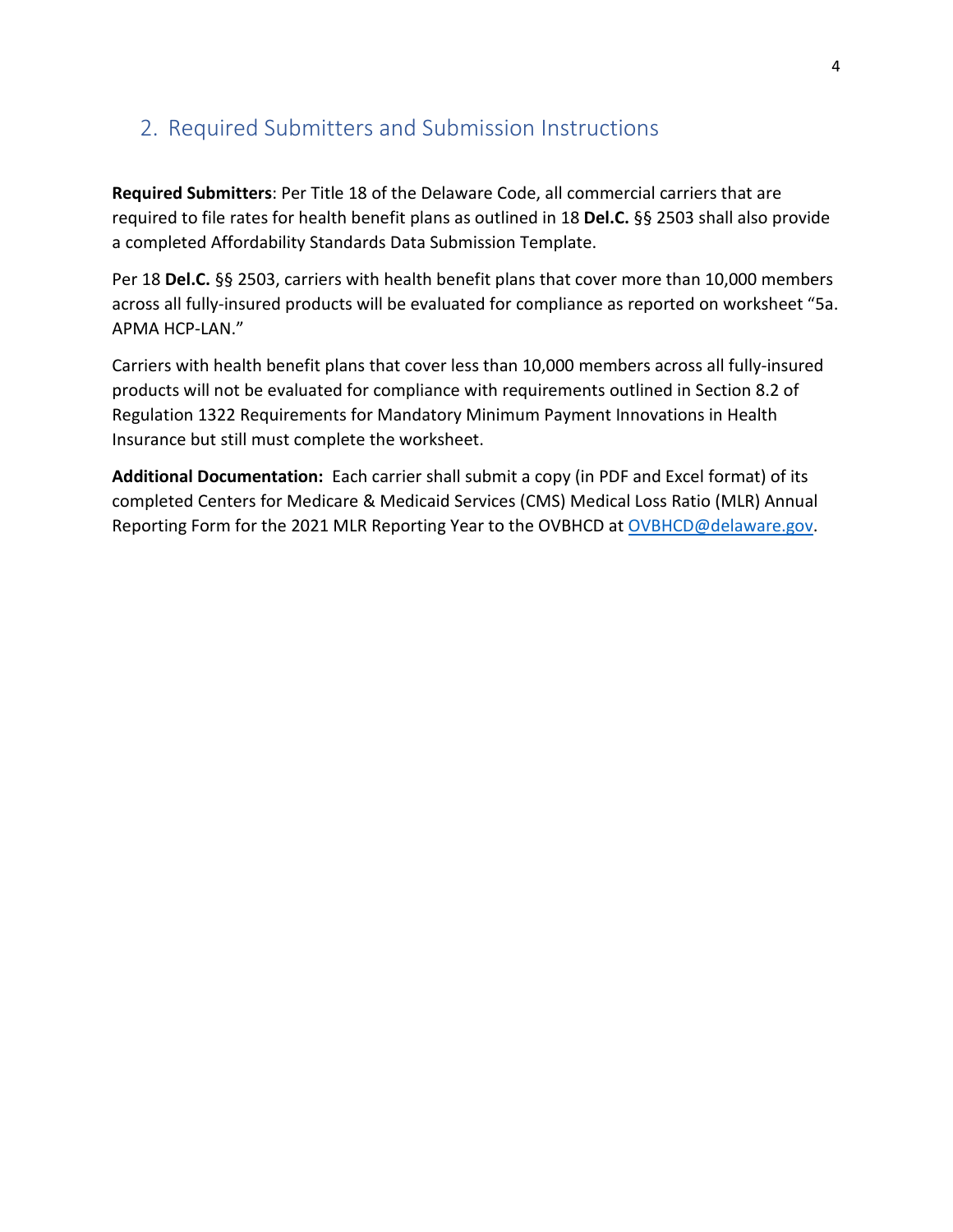# <span id="page-4-0"></span>3. Population Specification

Carriers should report members enrolled in all fully-insured health benefit plans for the individual, small group and large group market segments.

Data for each market segment should be sent as a separate file.

Specific worksheets within the Affordability Standards Data Submission Template require data for only Delaware residents enrolled in these plans.

Please refer to the Data Submission Template Instructions below for detailed information on completion of the Data Submission.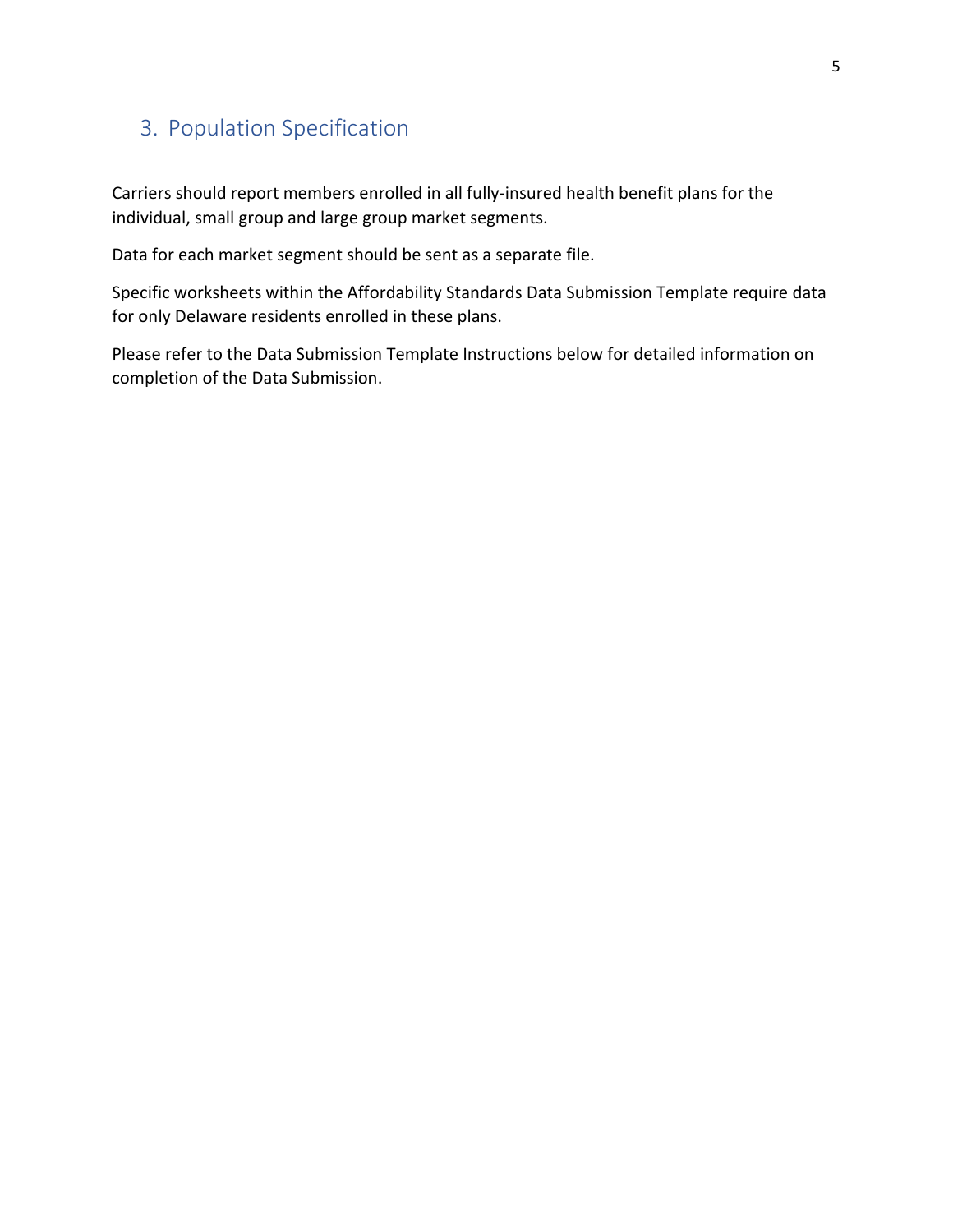# <span id="page-5-0"></span>4. Data Submission Template Instructions

The 2022 Affordability Standards Data Submission Template contains the following worksheets:

#### **1. Overview**

This worksheet requires carriers to provide contact information, attestations to the accuracy of the data provided and refers the carriers to this document for detailed instructions.

#### **2. Medicare Parity Fee-For-Service**

For CY 2021 and 2022, provide facility (if applicable) and non-facility payment amounts for fee-for-service codes with a fee included on the CMS Medicare Physician Fee Schedule and defined as primary care when paid to a Delaware primary care provider in a primary care place of service. The CPT codes for each of these services and the corresponding Medicare fee for Delaware is provided in the worksheet.

For each code listed in the worksheet, please provide the lowest contracted fee (Facility: 2021 Column D, 2022 Column O; Non-Facility: 2021 Column I, 2022 Column S).

For each code listed in the worksheet, please provide the lowest allowed amount (Facility: 2021 Column E; Non-Facility 2021 Column J). If the lowest contracted fee or the lowest allowed amount is lower than the Medicare fee, the subsequent column will indicate an "ERROR".

In the relevant column, provide an explanation as to why the fee is lower than the corresponding Medicare fee or leave blank. For each code where an ERROR is indicated, please complete worksheet "2a. Medicare Parity Fee-For-Service Underpayment".

#### **2a. Medicare Parity Fee-For-Service Underpayment**

For CY 2021, for any CPT code where the allowed amount is less than the Medicare fee, populate a row for each allowed amount lower than the Medicare fee (i.e., carriers shall add a row for each allowed amount for each CPT code). Therefore, there may be several rows for each CPT code, if there were multiple allowed amounts paid lower than the Medicare fee. Provide the total utilization paid at that allowed amount. In the relevant column, provide an explanation as to why the fee is lower than the corresponding Medicare fee or leave blank. Please provide this data for facility and non-facility payments. See example below.

| 2  |       |                                 | <b>Facility Price</b>                                 |                       |                    |                                  |                                                                                                |
|----|-------|---------------------------------|-------------------------------------------------------|-----------------------|--------------------|----------------------------------|------------------------------------------------------------------------------------------------|
| 3  | Code  | <b>Description</b>              | <b>Medicare Fee for</b><br><b>Delaware (Facility)</b> | <b>Allowed Amount</b> | <b>Utilization</b> | <b>Potential</b><br>Underpayment | <b>Business Rule or Other</b><br><b>Explanation Re: Column D</b><br><b>lower than Medicare</b> |
| 4  | 10060 | Drainage Of Skin Abscess Simple | \$106.18                                              | \$105.10              |                    | 52 \$56.16                       |                                                                                                |
| 5. | 10060 | Drainage Of Skin Abscess Simple | \$106.18                                              | \$100.03              |                    | 100 \$615.00                     |                                                                                                |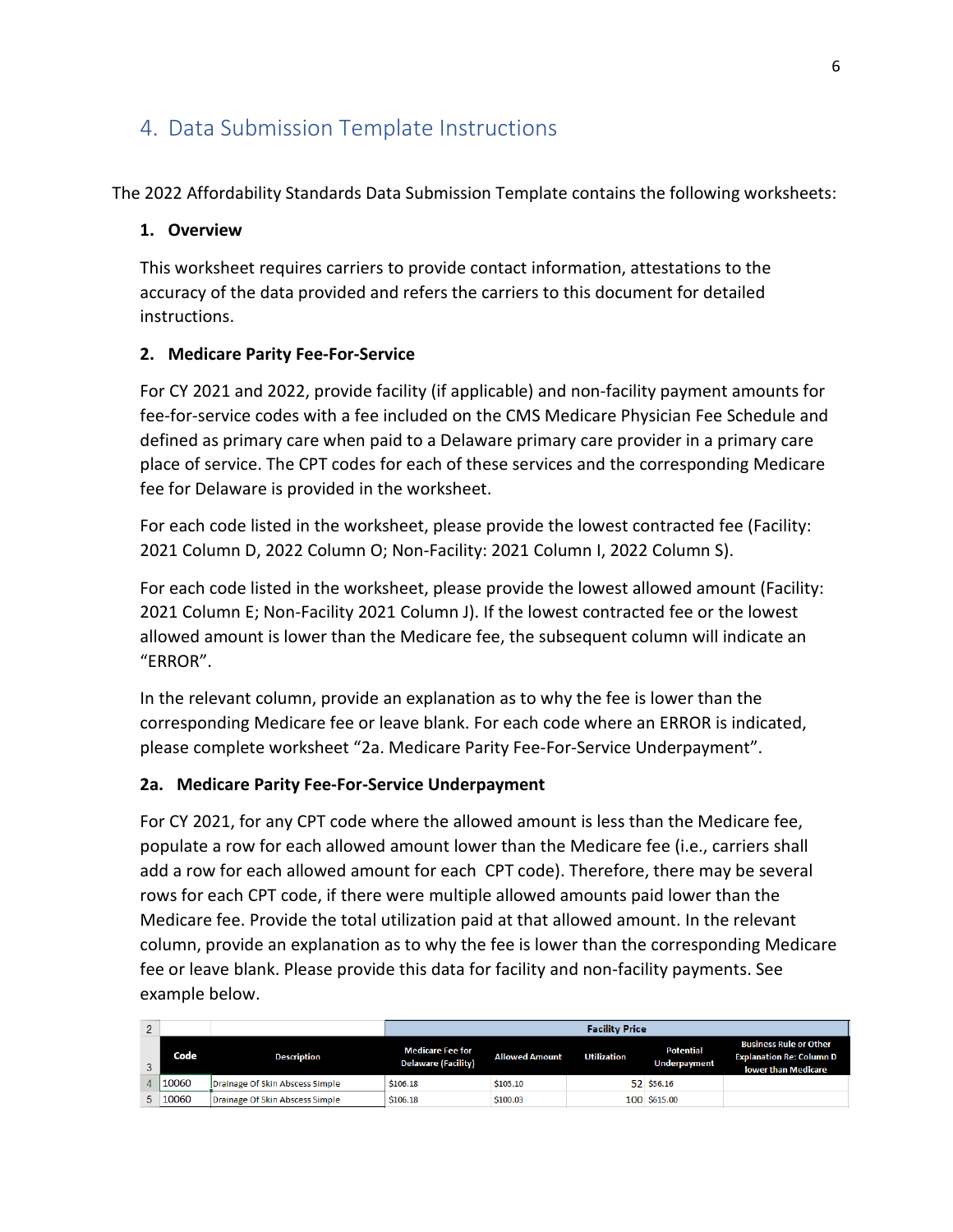Note CMS changes fees for certain codes throughout a calendar year. Carriers will have one reporting cycle to comply with changes to Medicare fees and additional codes.

#### **2b. Medicare Parity Non-Fee-For-Service**

Using the instructions provided in the worksheet, describe the carrier's strategy and operations to comply with the requirements of Section 5.2 of 1322 Requirements for Mandatory Minimum Payment Innovations in Health Insurance. Carrier applications for programs to be considered compliant with Section 5.2 should be sent to the Office at [OVBHCD@delaware.gov](mailto:OVBHCD@delaware.gov) prior to or during the rate filing application. Programs will be reviewed and carriers will receive a response from the Department regarding approval within 10 business days.

#### **3. Primary Care Percent Spend (Delaware Attributed Members)**

In this worksheet, carriers shall provide data only for Delaware residents who are attributed patients of contracted primary care providers, care teams and organizations participating in care transformation activities. As defined in Regulation 1322, care transformation activities may include a carrier primary care incentive program or National Committee for Quality Assurance Patient-Centered Medical Home certification program as detailed at NCQA.org. When developed, the Delaware Primary Care Model established by the Primary Care Reform Collaborative will also be an approved care transformation activity. Additional care transformation activities may be added via annual notice in future years. This document will be updated to reflect those additions.

This worksheet requests historical incurred and paid claims data and allowed claims data by service category. Indicate the market segment for this worksheet in Cell C1. Complete a separate worksheet for each market segment.

All claims data should be adjusted for IBNR. The difference between incurred and paid claims, adjusted for IBNR, and allowed claims should be equal to member cost sharing.

Unless otherwise noted in Section 5. "Definitions" on page 12, the service category definitions should align with those reported within the CMS' Center for Consumer Information and Insurance Oversight (CCIIO) in the Unified Rate Review Template (Federal URRT) instructions which may be viewed at [https://www.cms.gov/CCIIO/Resources/Forms-](https://www.cms.gov/CCIIO/Resources/Forms-Reports-and-Other-Resources/Downloads/2021-URR-Instructions.pdf)[Reports-and-Other-Resources/Downloads/2021-URR-Instructions.pdf.](https://www.cms.gov/CCIIO/Resources/Forms-Reports-and-Other-Resources/Downloads/2021-URR-Instructions.pdf)

**Guidance for Reporting Facility Fees Associated with Primary Care:** In Worksheets 3 and 3a, report dollars associated with facility fees on Line 30 titled: Primary Care (Facility). Dollars associated with the professional fee should be reported on Line 29 titled: Primary Care (Professional). If the dollars cannot be unbundled, report the total on Line 29. If facility fees associated with primary care cannot be quantified state this on Worksheet 6: Notes. If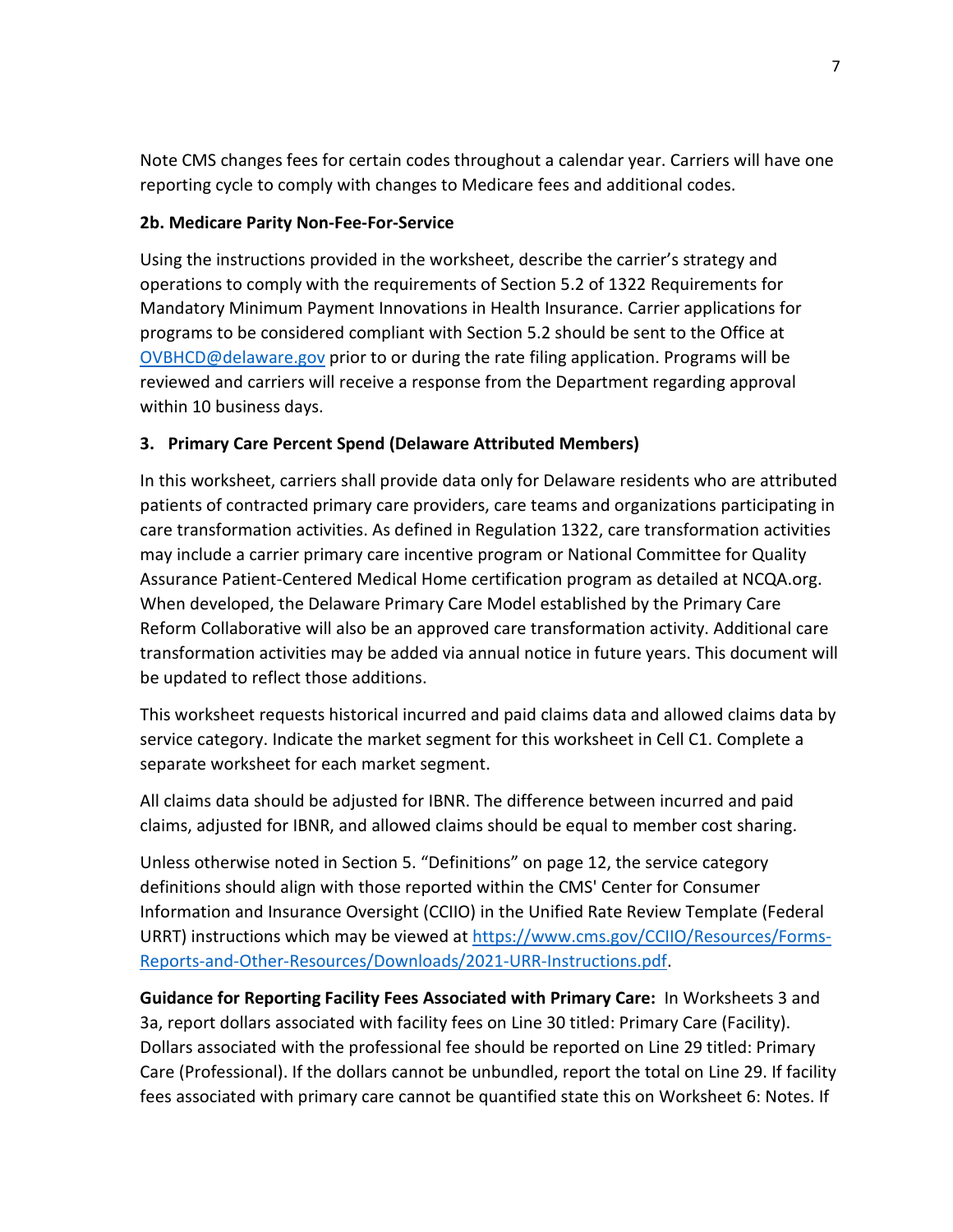the carrier does not reimburse facility fees for primary care services, please state this on Worksheet 6: Notes.

**Example scenarios:** In its review of data from the Delaware Health Information Network, the Office found some carriers were reimbursing facility fees for certain primary care services. The three most common scenarios below may assist submitters in identifying when facility fees have been reimbursed for primary care services:

- Scenario 1: Two separate claims for the same person on the same day. One claim line has type of bill = 131 and procedure code = G0463. The other claim line has a place of service = 19 or 22 and an office visit procedure code (99202, 99203, 99214, 99215).
- Scenario 2: Two separate claims for the same person on the same day. One claim line has type of bill  $= 131$ . The other claim line has a place of service  $= 19$  or 22. Both claims have an office visit procedure code (99202, 99203, 99214, 99215).
- Scenario 3: One claim line which has type of bill = 131. Claims have an office visit procedure code (99202, 99203, 99214, 99215…) and revenue code = 510 or the claim has a procedure code = G0663.

Once identified, carriers shall report all payments associated with the facility fees paid for primary care services in Worksheets 3 and 3a for their respective populations.

**Risk Settlements Reporting:** Risk Settlement payments include payments for shared savings and other total cost of care accountability programs. Risk settlement payments DO NOT include other types of non-fee-for-service payments. Please contact the OVBHCD with any questions regarding this distinction.

Risk settlement payments should be reported as a net of provider shared savings and provider losses, if any occurred. Carriers may allocate up to 8.5% of their total risk settlement payments to "Risk Settlements (Net) to Support Primary Care Services" without supplying documentation from providers. If the carrier wishes to classify more than 8.5% of its risk settlement dollars as Risk Settlement Payments to Support Primary Care Services, the carrier will need to supply attestations from all provider organizations receiving payments allocated to this category. The attestation should include a confirmation that the dollars were used to support primary care activities and a description of how such dollars were used. As required, please submit attestations with the completed Data Submission.

#### **Primary Care Spending Definitions**

Primary Care (Total) is defined as the sum of the total of Primary Care (Professional, Claims), Primary Care (Facility, Claims) and Primary Care (Non-Claims).

Please see Appendices A, B, and C in the Data Submission Template for relevant definitions. Appendix A identifies the CPT codes that are defined as primary care services, Appendix B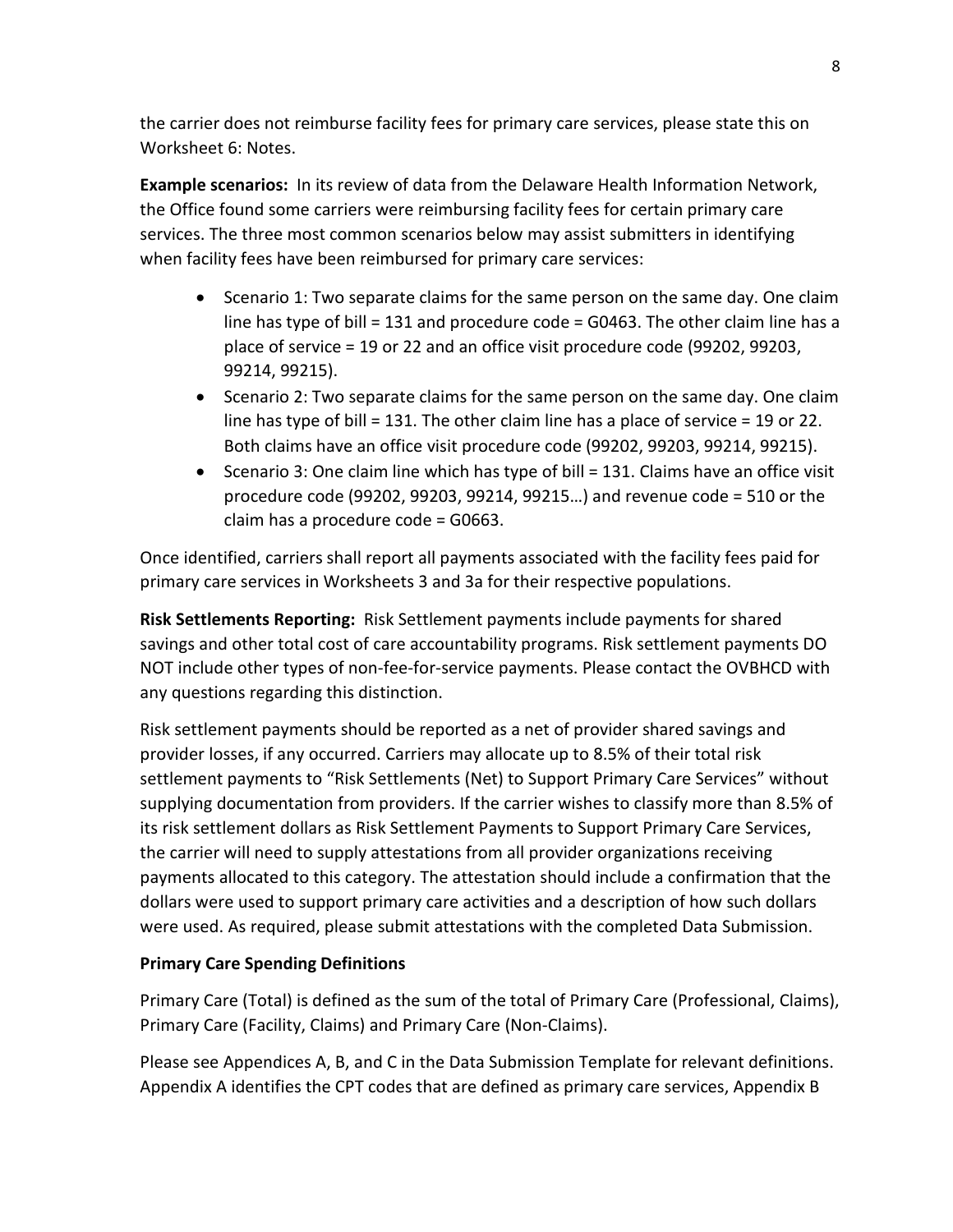identifies the provider taxonomy codes considered primary care providers, and Appendix C identifies place of service taxonomy codes that are considered primary care places of service. Services defined as primary care must be performed by a primary care provider at a primary care place of service to qualify as primary care investment.

The Primary Care (Non-Claims) category is the sum of five subcategories:

- "Non-Claims: Primary Care Incentive Programs"
- "Non‑Claims: Primary Care Capitation"
- "Non‑Claims: Risk Settlements (Net) to Support Primary Care Services"
- "Non‑Claims: Primary Care, Care Management"
- "Non-Claims: Primary Care, Other"

To be in compliance with Section 6 of 1322 Requirements for Mandatory Minimum Payment Innovations in Health Insurance, the Carrier's total primary care spending (Line 62, PC %Spend DE Attributed Members) must be equal to 8.5% of medical TME for these same members (Line 27, PC %Spend DE Attributed Members).

#### **3a. Primary Care Percent Spend All Members**

Carriers shall provide data for all members enrolled in Delaware-sitused plans, including those who live outside of Delaware and regardless of whether they are attributed to a provider. This population should mirror the population used to complete the Federal URRT, unless otherwise noted in Section 5. "Definitions" on page 12.

Report historical incurred and paid claims data and allowed claims data by service category. All claims data should be adjusted for IBNR. The difference between incurred and paid claims and allowed claims should be member cost sharing. Please indicate the market segment reported in cell C1.

The service categories should align with the categories reported within the Federal URRT. The allowed claims dollars should match what is reported in the URRT. If they do not, please provide an explanation on Worksheet 6: Notes.

#### **3b. Primary Care Providers in Care Transformation Programs**

This worksheet requests information on the participation of primary care providers in care transformation programs. Provide details on the capabilities associated with advanced primary care and details on payment innovation programs. The Data Submission Template provides, by way of example, primary care capabilities as discussed by the Delaware Primary Care Reform Collaborative, carriers shall include any additional primary care capabilities based on their contracts with providers.

#### **4. Measurement of Non-Professional Price Growth**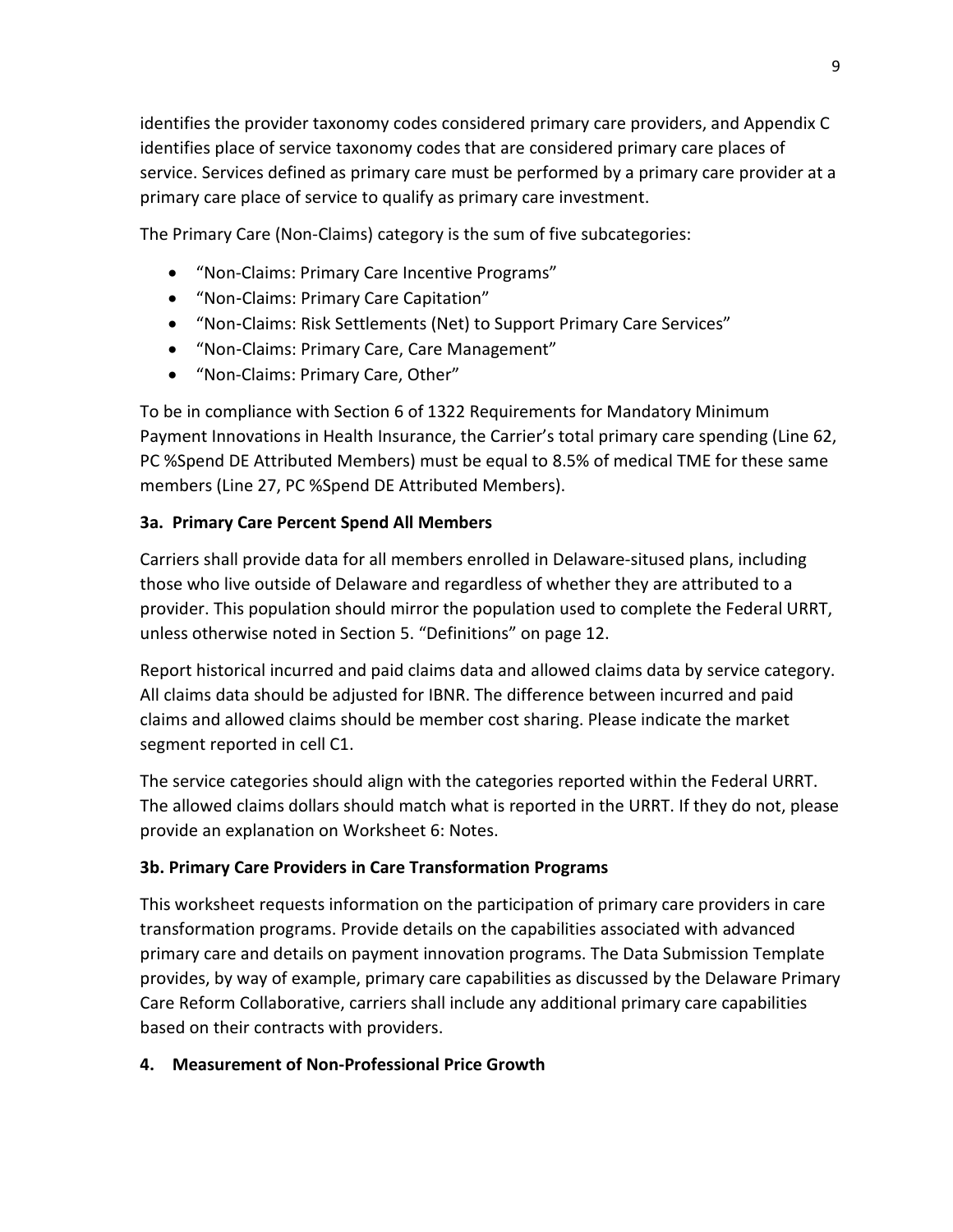This worksheet requires historical and projected price and utilization and mix trends by the same service categories as reported in Worksheets 3 and 3a for all members enrolled in Delaware-sitused plans.

- The utilization trend should include service mix and provider mix.
- The price trend should reflect the actual price change of services.
- All trends reported should be on an allowed basis.
- The worksheet includes a check to ensure that the overall PMPM trends are within +/-0.5% of the PMPM trends reported in the Primary Care Percent Spend worksheet. If the reported trends do not meet the check, explain on Worksheet 6: Notes.
- This worksheet also requests prospective trend assumptions which should align with the insurer's expectations and pricing trend assumptions. For simplicity this is aligned this request with URRT.
- Price trend refers to the anticipated change in negotiated rates. All other components of trend should be included in the utilization and mix trends column. If the price trend is different from what is typically reported in the URRT's "Cost Trend" column, state this on Worksheet 6: Notes.
- Report the trend percentage, not the trend factor in this worksheet.

Compliance with Section 7 of 1322 Requirements for Mandatory Minimum Payment Innovations in Health Insurance and HA 2 to SS 1 for SB 222 dictates that the Carrier's price trend for Inpatient Hospital, Outpatient Hospital and Other Medical services must not exceed 5.5% in CY 2023.

#### **5. Alternative Payment Model Adoption Fixed Payment Methodology**

Please describe the carrier's plan to meet the requirements of Section 8.1 of 1322 Requirements for Mandatory Minimum Payment Innovations in Health Insurance in the 2023 Data Submission.

#### **5a. Alternative Payment Model Adoption HCP-LAN**

This worksheet reports total historical allowed (including member cost sharing) medical expenses for all of the carrier's fully-insured, Delaware-sitused plans for the past three years and projected for the next two years. Historical medical expenses, including IBNR, should be reported in the year incurred. Due to the nature of these contracts, the carrier may include members covered on a self-insured basis, if preferred. Carriers shall provide information on the shared savings and loss percentages and savings and losses caps in contracts categorized as Health Care Payment Learning and Action Network (HCP-LAN) Category 3-A and 3-B, as defined in **section 5** of this manual. Please complete rows 42-47 for each shared savings contract in LAN Category 3-A and 3-B in each year and ensure that the minimum percentage splits for savings and losses follow requirements outlined in Section 8.2 of 1322 Requirements for Mandatory Minimum Payment Innovations in Health Insurance.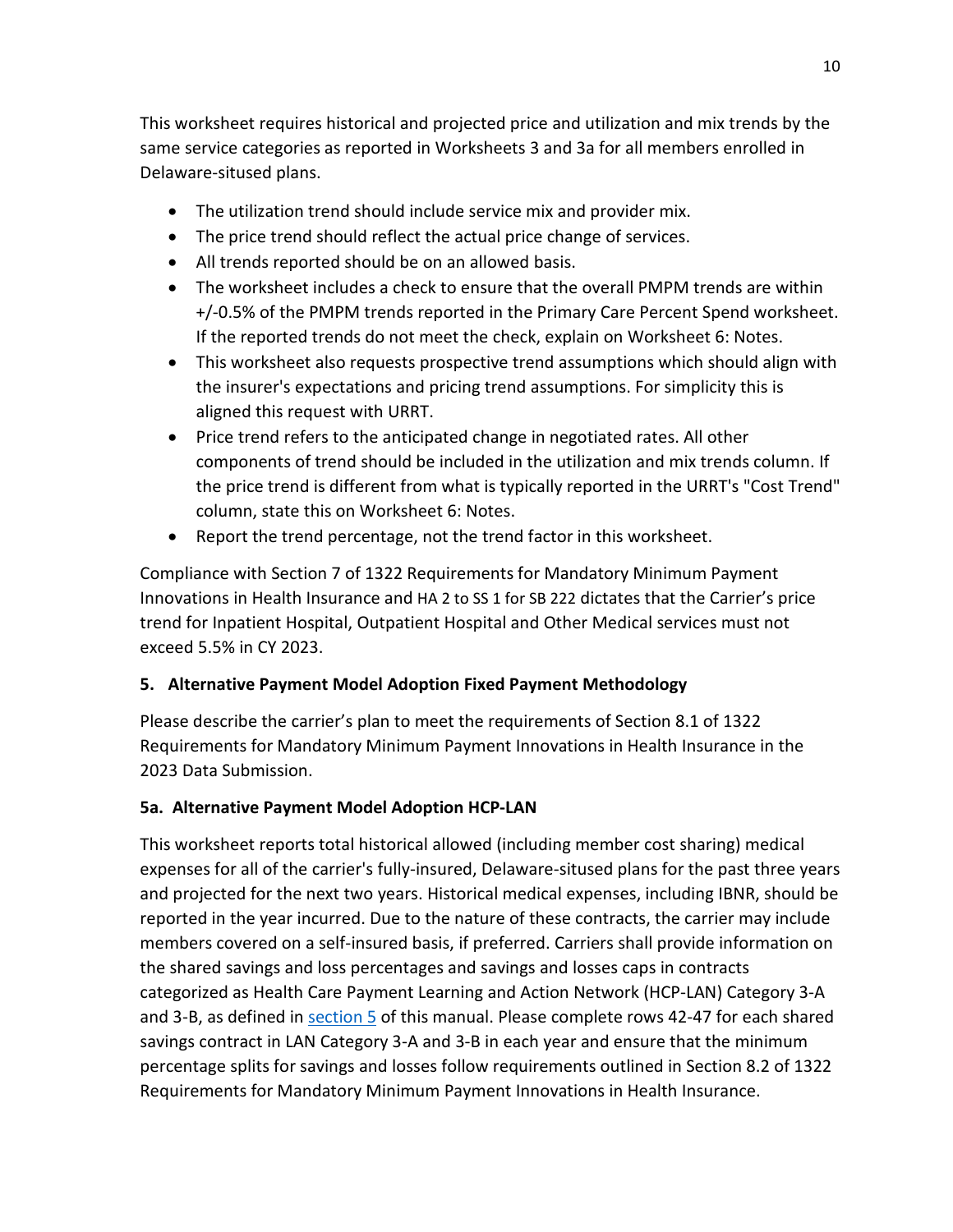In addition, the carrier is required to categorize medical expense into the categories listed below.

- For LAN Categories 2A through 4C, report the total dollars, including the underlying payment plus any incentive, such as fee-for-service with a bonus for performance (P4P), fee-for-service and savings that were shared with providers, etc.
- For APMs in which the provider is responsible for the total cost of a member or beneficiary's health care, include the total costs incurred by the member or beneficiary covered under that plan.
- Not all carriers will report dollars under each subcategory. In most cases, carriers are experimenting with different payment methods that span across Categories 2 through 4.
- Carriers should report the alternative payment models in effect for the appropriate calendar year. *Please report ALL medical expenses that are under the alternative payment arrangement, not just the risk settlement, bonus or savings or other nonclaims payments*.

When a contractual arrangement begins during the reporting year, the carrier is expected to report the expenditures in the appropriate LAN Category. For example, if the carrier enters into a shared savings contract effective August 1, 2019, (and the reporting period is CY 2019) the carrier should report the total dollars (includes FFS payments and bonus/savings incentives) paid to that provider under the shared savings arrangement from August 1, 2019 – December 31, 2019, whereas it would report dollars paid to the provider between January 1, 2019 and July 30, 2019 under LAN Category 1.

Given the timing of the data request and the need project future years, some carriers may not have access to complete or final data. If complete or final information for the calendar year is not complete, provide an estimate and state the basis for the estimate on Worksheet 6: Notes. Similarly, if the bonus or savings amounts are not reconciled by the time of data collection, estimate the bonus or savings payment amount (if any) and state the basis for this estimate on Worksheet 6: Notes.

If the carrier does not directly manage members and dollars in an APM, neither the lives nor dollars should be counted. The carrier that manages those lives should count those members and dollars if it is participating in the data collection effort.

Though all carriers must report this data, only carriers with more than 10,000 Delaware residents enrolled across all fully-insured products are required to meet the statutory and regulatory requirements.

Compliance with the requirement that 50% of total cost of care be tied to an alternative payment model contract that qualifies as a Health Care Payment Learning and Action Network (HCP-LAN) Category 3 will be assessed by summing the percentages in HCP-LAN 3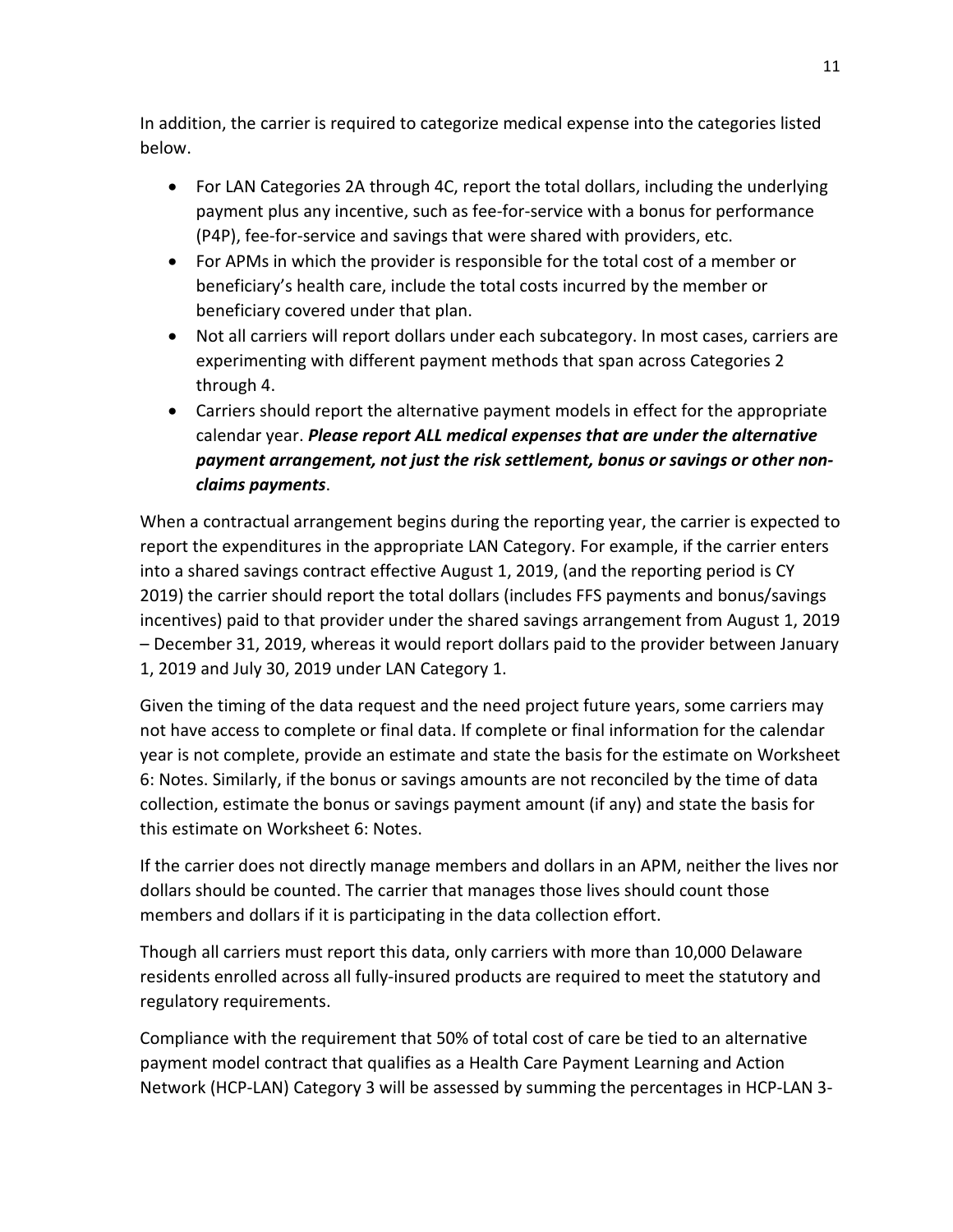A and HCP-LAN 3B. Compliance with the requirement that 25% of total cost of care be tied to an alternative payment model contract that qualifies as a Health Care Payment Learning and Action Network (HCP-LAN) Category 3B will be assessed using the percentage reported as 3B. Compliance only requires meeting these thresholds for Delaware residents.

#### **6. Notes**

Please provide notes to the questions asked in this worksheet and indicated in prior worksheets. In addition, please provide any additional information that may be necessary to determine compliance with Regulation 1322 Requirements for Mandatory Minimum Payment Innovations in Health Insurance.

#### **7. Appendix A – Primary Care CPT Codes**

This worksheet includes the list of CPT codes defining primary care. Please use this list of codes to determine primary care investment.

#### **8. Appendix B – Primary Care Provider Taxonomies**

This worksheet includes the list of primary care provider taxonomy codes associated with the delivery of primary care services. Please only report primary care spending for services provided by these provider taxonomies.

#### **9. Appendix C – Primary Care Place of Service**

This worksheet includes the list of place of service codes where primary care services are provided. Please only report primary care spending for services provided by provider taxonomies at these places of service.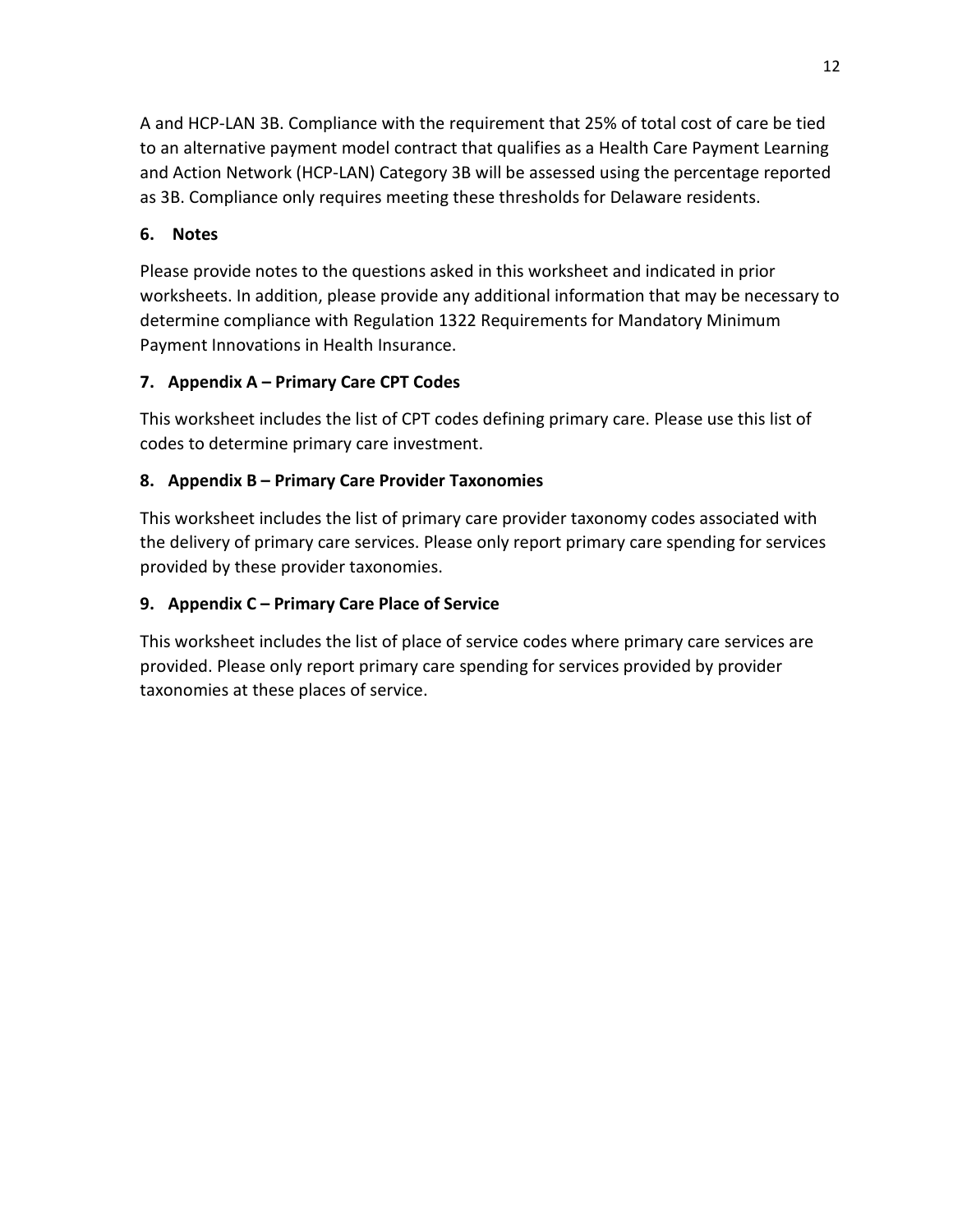### <span id="page-12-0"></span>5. Definitions

- 1. **"Allowed Amount"** The total payment made for a service to the provider by the health insurance carrier and the member cost share, including the deductible, copayment or coinsurance.
- 2. **"Contracted Fee"**  The fee for a service as outlined in contracts between a health insurance carrier and healthcare provider.
- 3. **"Facility"** means a place where healthcare is delivered, including by way of example only, a hospital, outpatient clinic or nursing home.
- 4. **"Health benefit plan"** has the meaning set forth in 18 **Del.C.** §§ 3342A(a)(3)a. and 3559(a)(3)a.
- 5. **"Inpatient hospital services"** means non-capitated facility services for medical, surgical, maternity, skilled nursing, and other services provided in an inpatient facility setting and billed by the facility and categorized as such as part of development of the Unified Rate Review Template, excluding services to treat individuals with a primary diagnosis of a behavioral health condition including mental health conditions and substance use disorder conditions.
- 6. **"LAN Category 1 Fee For Service"** Payment models classified in Category 1 utilize traditional FFS payments (i.e., payments made for units of service) that are adjusted to account for neither infrastructure investments, nor provider reporting of quality data, nor provider performance on cost and quality metrics. Additionally, it is important to note that diagnosis related groups (DRGs) that are not linked to quality and value are classified in Category 1.
- 7. **"LAN Category 2A Fee for Service Linked to Quality & Value"** Foundational Payments for Infrastructure & Operations: Payments placed into Category 2A involve payments for infrastructure investments that can improve the quality of patient care, even though payment rates are not adjusted in accordance with performance on quality metrics.
- 8. **"LAN Category 2B Fee for Service Linked to Quality & Value"** Pay for Reporting: Payments placed into Category 2B provide positive or negative incentives to report quality data to the health plan and/or to the public.
- 9. **"LAN Category 2C Fee for Service Linked to Quality & Value"** Pay for Performance: Payments are placed into Category 2C if they reward providers that perform well on quality metrics and/or penalize providers that do not perform well, thus providing a significant linkage between payment and quality. Note that a contract with pay-forperformance that affects the future fee-for-service base payment would be categorized in Category 2C.
- 10. **"LAN Category 3A APMs Built on Fee-For-Service Architecture**" APMs with Shared Savings: In Category 3A, providers have the opportunity to share in a portion of the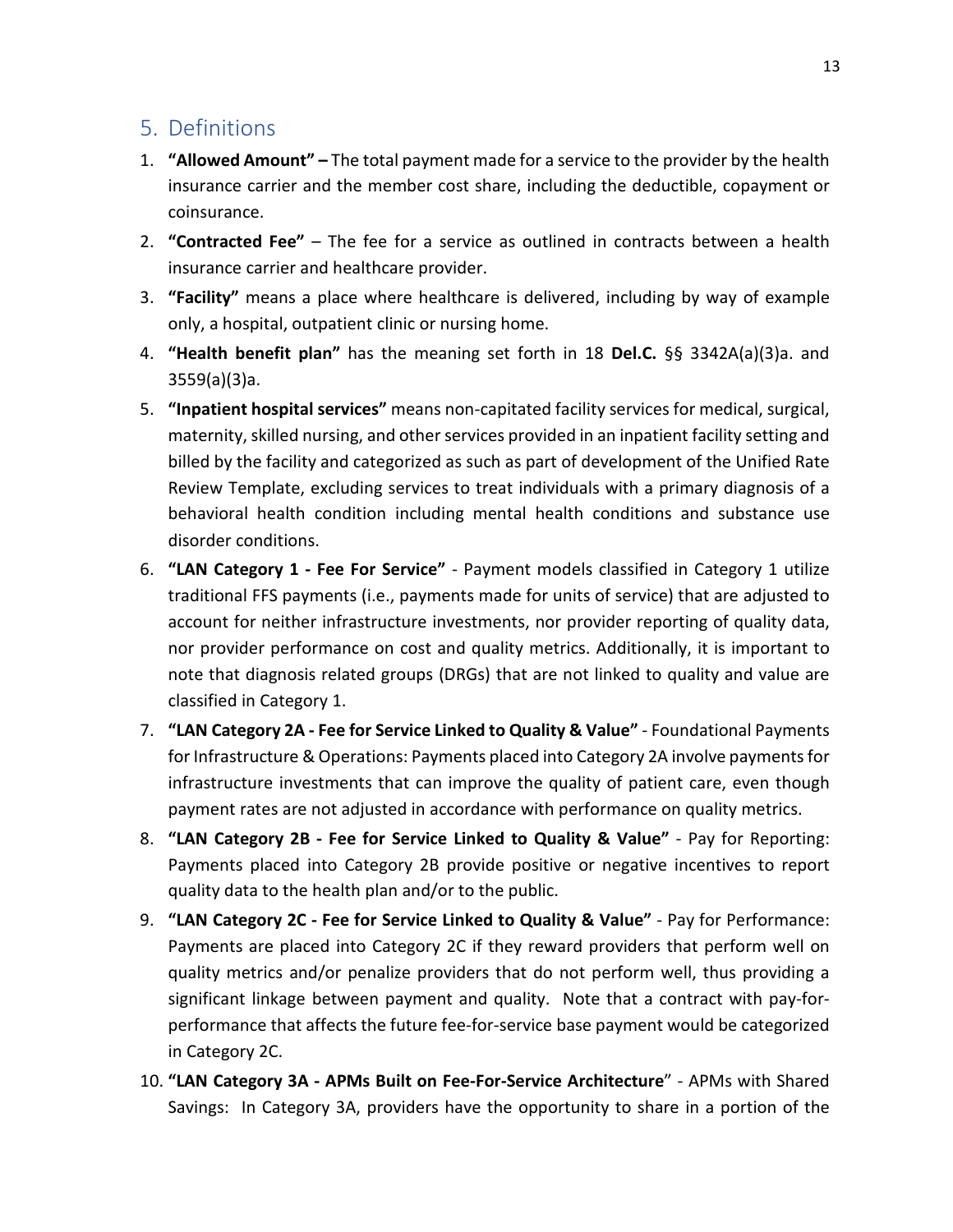savings they generate against a cost target or by meeting utilization targets, if quality targets are met. However, providers do not need to compensate payers for a portion of the losses that result when cost or utilization targets are not met. If a plan operates an APM where a physician group, primary care physician, or other physician is held responsible for ALL of the attributed member's health care spending, including outpatient, inpatient, specialists, pharmacy, out-of- network, etc., all of the dollars associated with the attributed members can be included.

- 11. **"LAN Category 3B - APMs Built on Fee-For-Service Architecture"** APMs with Shared Savings and Downside Risk: In Category 3B, providers have the opportunity to share in a portion of the savings they generate against a cost target or by meeting utilization targets, if quality targets are met. Additionally, payers recoup from providers a portion of the losses that result when cost or utilization targets are not met. If a plan operates an APM where a physician group, primary care physician, or other physician is held responsible for ALL of the attributed member's health care spending, including outpatient, inpatient, specialists, pharmacy, out-of- network, etc., all of the dollars associated with the attributed members can be included.
- 12. **"LAN Category 4A - Population-Based Payment"** Condition-Specific Population-Based Payment: Category 4A includes bundled payments for the comprehensive treatment of specific conditions.
- 13. **"LAN Category 4B - Population-Based Payment"** Comprehensive Population-Based Payment: Payments in Category 4B are prospective and population-based, and they cover all an individual's health care needs. Category 4B encompasses a broad range of financing and delivery system arrangements, in which payers and providers are organizationally distinct.
- 14. **"LAN Category 4C - Population-Based Payment"** Integrated Finance & Delivery System: Payments in Category 4C also cover comprehensive care, but unlike Category 4B payments, they move from the financing arm to the delivery arm of the same, highly integrated finance and delivery organization.
- 15. **"Nonprofessional services**" means services categorized as such as part of development of the Unified Rate Review Template as inpatient hospital, outpatient hospital, and other medical services.
- 16. **"Non-Claims: Primary Care Incentive Programs"** All payments made to contracted primary care providers and their health care teams for achievement in specific predefined goals for quality, cost reduction or infrastructure development. Examples include, but are not limited to, pay for performance payments, performance bonuses and EMR/HIT adoption incentive payment.
- 17. **"Non**‑**Claims: Incentive Programs, for Services Other Than Primary Care"** All payments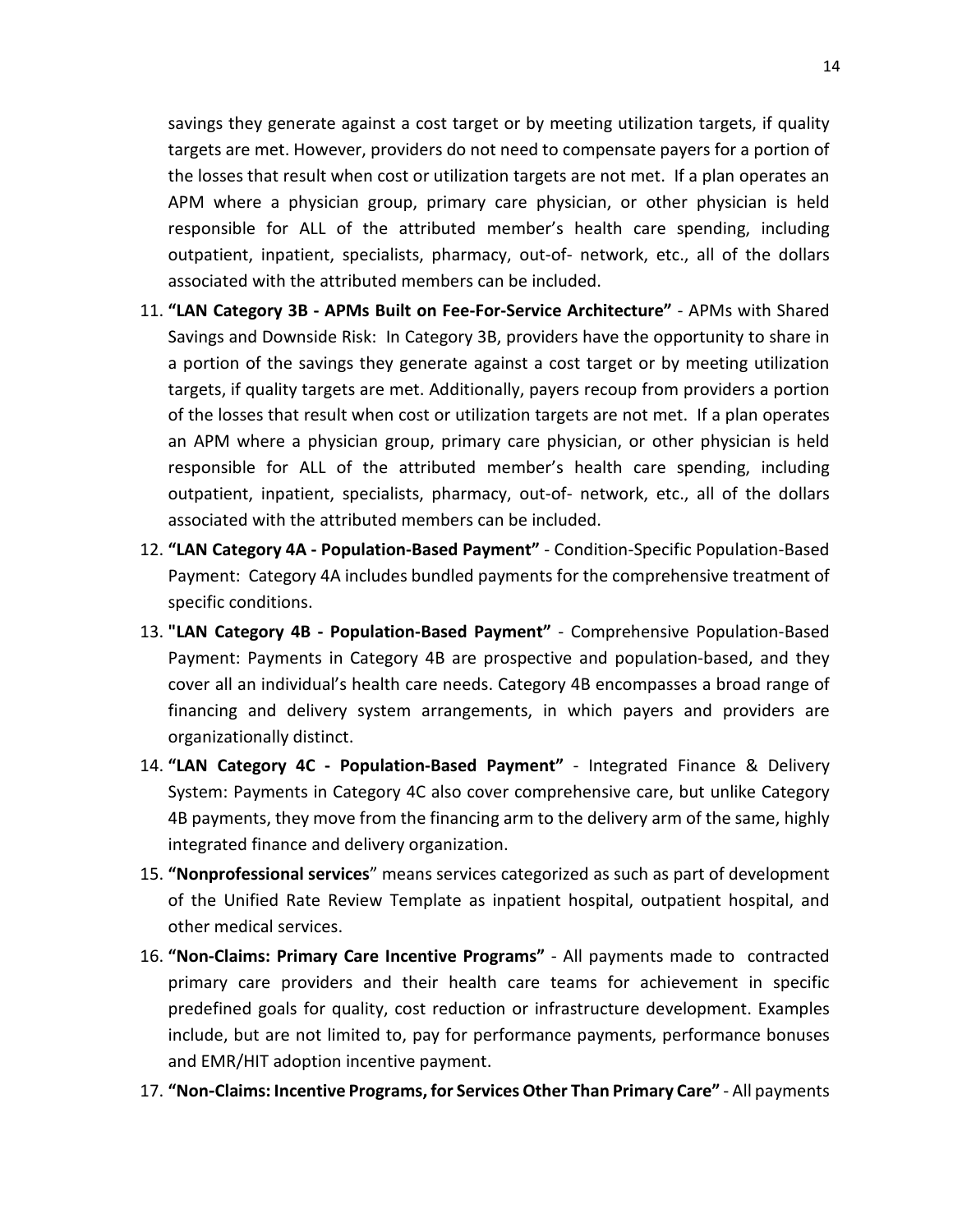made for achievement in specific predefined goals for quality, cost reduction or infrastructure development that are not accounted for in **Non-Claims: Primary Care Incentive Programs"**. Examples include, but are not limited to, pay-for-performance payments, performance bonuses and EMR/HIT adoption incentive payments.

- 18. **"Non**‑**Claims: Primary Care Capitation"** All payments made to contracted primary care providers and their health care teams made not on the basis of claims (i.e., capitated amount). Amounts reported as capitation should not include any incentive or performance bonuses paid separately, and can be separately reported as **"Non**‑**Claims: Incentive Program"**. These payments are typically made monthly for the care of assign beneficiaries.
- 19. **"Non**‑**Claims Capitation, for services other than primary care"** All payments made not on the basis of claims (i.e., capitated amount) not accounted for in **"Non**‑**Claims: Primary Care Capitation"**. Amounts reported as capitation should not include any incentive or performance bonuses paid separately, and can be separately reported as Non‑Claims: Incentive Program.
- 20. **"Non**‑**Claims: Risk Settlements to Support Primary Care Services"** All payments made to primary care providers and their care teams as a reconciliation of shared savings and/or loss payments used to implement total cost of care accountability programs. Amounts reported as "risk settlement" should not include any incentive or performance bonuses paid separately, that could be separately reported as "**Non**‑**Claims: Primary Care Incentive Program".**
- 21. **"Non**‑**Claims: Risk Settlements to Services Other than Primary Care" -** All payments made to providers as a reconciliation of shared savings and/or loss payments used to implement total cost of care accountability programs and not accounted for in **"Non**‑**Claims: Risk Settlements to Support Primary Care Services".** Amounts reported as "risk settlement" should not include any incentive or performance bonuses paid separately, that could be separately reported as "**Non**‑**Claims: Incentive Program".**
- 22. **"Non**‑**Claims: Primary Care, Care Management"** All payments made to primary care providers and their care teams for providing care management, utilization review and discharge planning.
- 23. **"Non**‑**Claims: Care Management other than for primary care"** All payments made to for providing care management, utilization review and discharge planning that are not accounted for in **"Non**‑**Claims: Primary Care, Care Management".**
- 24. **"Non-Claims: Primary Care, Other" -** All other capitation and non-claims payments to support primary care that do not fit in the above categories, such as including by way of example only community health teams, integrated behavioral health, and coordination of social services and health care. For CY 2020, this may also include supportive funds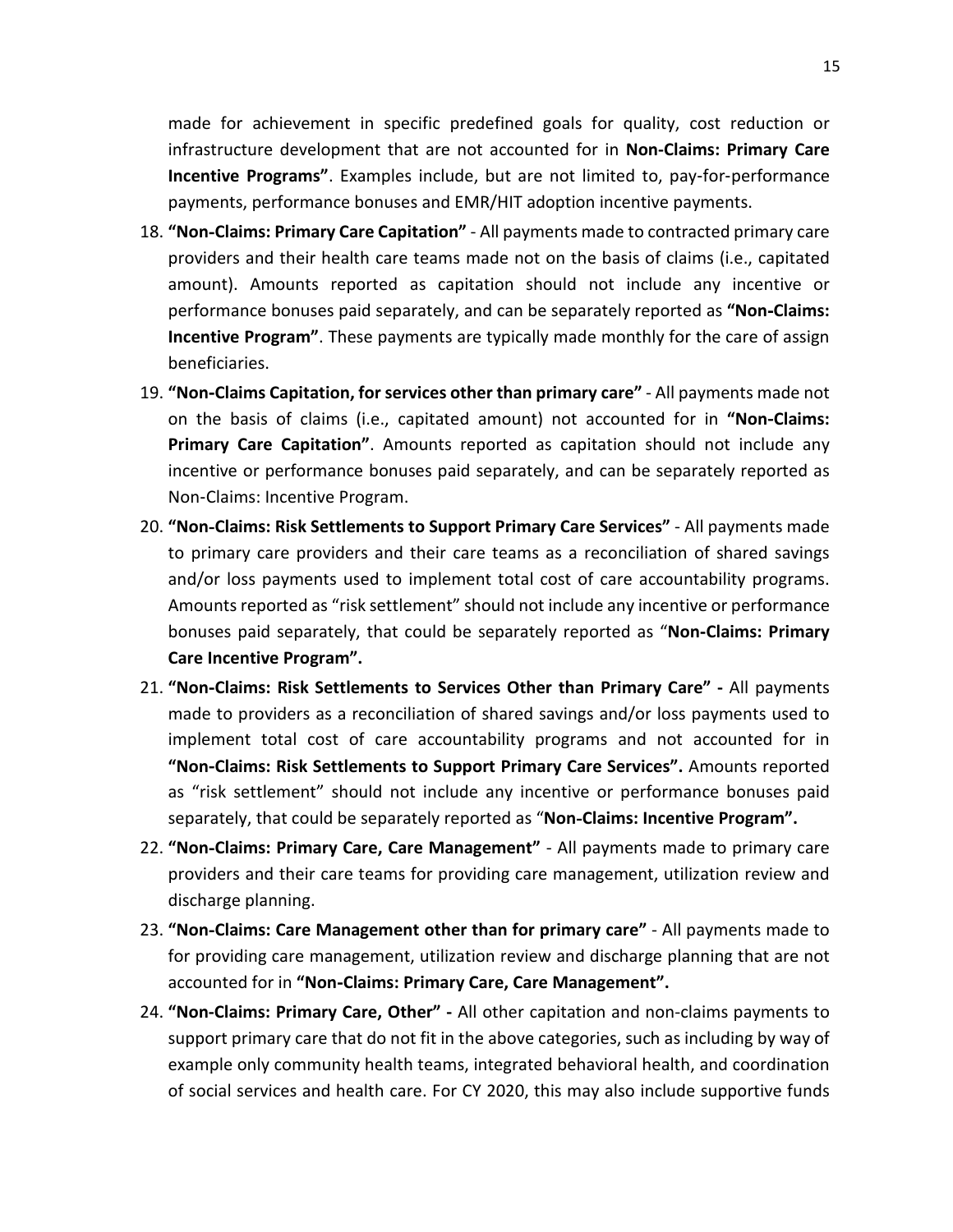made to primary care providers and their care teams to support clinical and business operations during the global COVID-19 pandemic. Only payments made to providers are to be reported; grants and other insurer administrative expenditures (including corporate allocations) should not be included unless the carrier has received explicit approval from the OVBHCD. Insurer administrative expenditures approved by the OVBHCD will be considered indirect primary care spending and shall not exceed 1% of total medical expense excluding pharmacy spending.

- 25. **"Non-Claims: Other" -** All other payments made pursuant to the insurer's contract with a provider not made on the basis of a claim for health care benefits/services and cannot be properly classified elsewhere including under **"Non-Claims: Primary Care, Other".**  This may include governmental payer shortfall payments, grants or other surplus payments. For CY 2020, this may also include supportive funds made to providers to support clinical and business operations during the global COVID-19 pandemic. Only payments made to providers are to be reported; insurer administrative expenditures (including corporate allocations) are not included in TME.
- 26. **"Other medical services"** means non-capitated ambulance, home health care, durable medical equipment, prosthetics, supplies, and the facility component of vision exams, dental services, and other services when billed separately from professional services and categorized as such as part of development of the Unified Rate Review Template, excluding services to treat individuals with a primary diagnosis of a behavioral health condition including mental health conditions and substance use disorder conditions. "Outpatient hospital services" means non-capitated facility services for surgery, emergency services, lab, radiology, therapy, observation, and other services provided in an outpatient facility setting and billed by the facility and categorized as such as part of development of the Unified Rate Review Template, excluding services to treat individuals with a primary diagnosis of a behavioral health condition including mental health conditions and substance use disorder conditions.
- 27. **"Population-based payment"** means an arrangement in which a provider entity accepts responsibility for delivering covered services to a group of patients for a predetermined payment amount.
- 28. **"Primary Care First" or "PCF"** means the CMS five-year alternative payment model program established under the authority of Section 1115A of the Social Security Act that aims to reward value and quality by offering an innovative payment structure to support delivery of advanced primary care.
- 29. **"Professional services"** includes services categorized as such as part of development of the Unified Rate Review Template including primary care, dental, specialist, therapy, the professional component of laboratory and radiology, and similar services, other than the